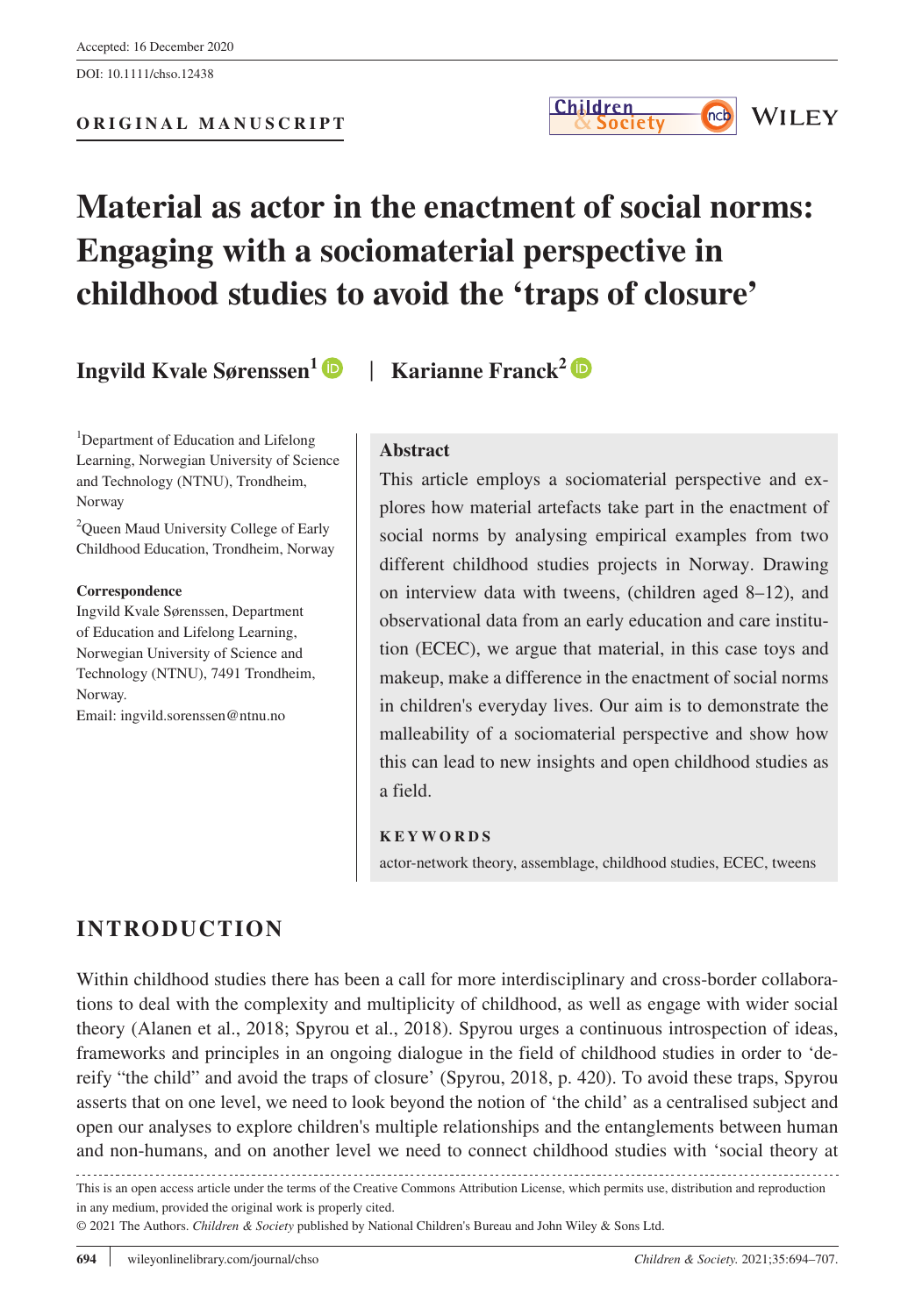large' (Spyrou, 2018, p. 420). Here, we connect with a sociomaterial approach, namely, actor–network theory (ANT), from the academic field of science and technology studies (STS). We also look beyond 'the child' as the analytical starting point, to view non-humans, such as toys and makeup as actors that make a difference in how 'the child and 'childhood' is enacted. We argue that this theoretical framework can expand and inform our understandings of 'the child' and 'childhood'. Our aim is to exemplify the malleability of a sociomaterial approach and to illustrate how ANT can be a resource for childhood studies.

Sociomateriality implicitly conveys that it is not merely human interactions that impact how 'the child' or 'childhood' is enacted. Such a stance perceives human and non-humans as constituting each other in the meeting between them, and this entanglement can be understood as an assemblage (Spyrou, 2019). Assemblages refer to what happens when people and materials meet and form relations to one another in specific situations. Exploring different assemblages, we suggest that an openended, relational understanding of children and childhood, which includes decentring the child, and perceiving non-human entities as actors, can avoid the traps of closure by opening the field and refraining from essentialising 'the child'.

In this article, we analyse empirical examples from two different research projects on childhood in Norway and argue that material entities contribute to the enactment of social norms in children's everyday lives. The first research project is based on interviews with tweens, the age group considered to be between the categories of children and youth, 8–12 years old (Cook & Kaiser, 2004; Sørenssen, 2012), and the second is based on observations of toddlers, 2–3 years old, and staff in an early education and care institution (ECEC). We found that social norms of how to be a tween and the practice of sharing in the ECEC were not only discursively constructed but were also materially constructed depending on various artefacts such as makeup and toys. Drawing on Goffman (1967) we understand social norms as situated guidelines, possibilities, directives and correctives, in other words; the taken for granted informal rules that govern how people act and react. In analysing data from these two projects with ANT, we illustrate how sensitivity to non-human actors can bring forth alternative understandings of social norms in children's everyday lives. We also show how we can explore material entities as active in contributing to the enactment of social norms. Social norms are dynamic and shifting, depending on the assemblages within which they are enacted. By honing in on social norms specifically, we make a case for how a sociomaterial approach and ANT can be used in childhood studies as a tool to disrupt taken-for-granted understandings of makeup and tweens in the first example, and expectations around the practice of sharing in the second one.

In the next section we elaborate on what a sociomaterial perspective entails, before providing an account of how materiality has previously been dealt with in childhood studies. Thereafter we offer an overview of methods used in the two projects, before we explore our data with ANT.

# **A SOCIOMATERIAL PERSPECTIVE: ENGAGING WITH ANT**

Sociomateriality is a post-humanist research perspective, foregrounding non-humans as actors that are inextricably entangled in relations with humans and the mutual enactment of both (Orlikowski, 2007). The term sociomaterial implies that it is not merely a socially constructed world we reside in, but that we must also consider the material and their doings. By this we mean that non-humans, be it, makeup, toys, books or chairs also take part in the construction of the social. Thus, the material and the social are understood as mutually enacted. This perspective aspires to pay attention, not only to discourse and how language and human action shapes our meanings and understandings of our world, but also how non-humans shape these meanings.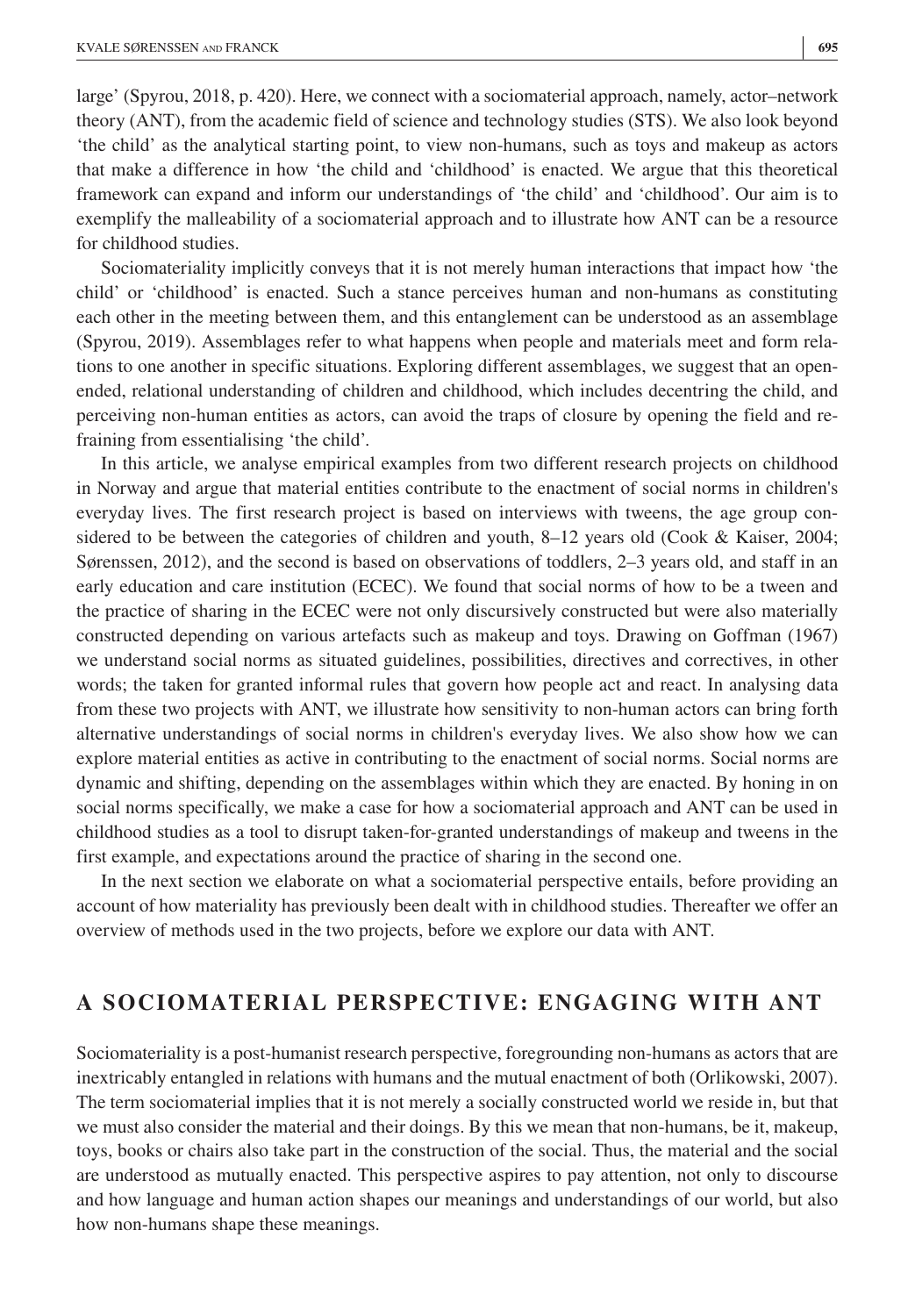Before describing which concepts and tools we draw from ANT, it is important to point out that ANT is not a theory to explain things; it is a sensibility for exploring relations and how these in turn are produced, or assembled (Latour, 2005; Law, 2009). There are three key aspects of ANT that we draw on: first, non-human objects are actors, meaning that non-humans have an impact on what is and can be done. For example, hitting a nail, with or without a hammer, makes a difference in the activity, for all actors involved (Latour, 2005). Secondly, these actors are in relational symmetry with other actors (humans and non-humans), discarding any presupposed a priori understandings of non-human, or human actors. This leads to the third aspect, which is that all actors, human and non-human, are relationally, and mutually enacted, that is, they are brought into being in the meeting between them, in what can be understood as assemblages.

ANT perceives both human and non-human entities as actors. An actor is 'any thing that does modify a state of affairs by making a difference' (Latour, 2005 p.71). It is important to note that while this perspective perceives non-humans as actors, this does not imply that materials act with intentions, it merely helps elucidate that non-humans' presence makes a difference, and that we need to expand our analysis to include how non-humans impact the construction of meaning. Latour calls for examining human and non-human actors as symmetrical actors, however, not as equal contenders; 'To be symmetric, for us, simply means not to impose a priori some spurious asymmetry among human intentional action and a material world of causal relations' (Latour, 2005 p.76). This implies a relational, flat ontology, exploring how the actors make each other be.

Exploring actors in a symmetric fashion, a strength of ANT is its focus on understanding the social world without a priori notions of what that world is. Part of this means a focus on how human and non-human actors are enacted simultaneously; they are not separate entities but are constituted in the meetings between them. As Law and Mol state, 'an actor does not act alone. It acts in relation to other actors, linked up with them' (2008, p. 58). To address the meeting between humans and non-humans we employ, as mentioned, the concept of assemblage. Assemblages are composed of heterogeneous elements (humans and non-humans) that enter into relations with one another and that work together for a certain time (Müller, 2015). As situations change and different actors come and go, assemblages are both flexible and complex. Employing the notion of assemblage enables us to examine how human and non-human actors produce meaning and come into being.

In line with the symmetrical approach, in the ANT way of thinking, the material constructs the social just as much as the social constructs the material (Law  $\&$  Mol, 2008). By acknowledging that both human and non-human entities take part in constructing how everyday practices come into being, we can talk about a coproduction of the social *and* the artefacts. By employing ANT, we can examine what actors and assemblages produce and *do*. The focus is on how humans and non-humans work together and how they make each other be: how they are mutually enacted (Law & Mol, 2008; Woolgar, 2012). As actors make each other be, and as assemblages are changing and flexible, ANT contributes with the possibility of actors changing according to where, and with whom, and what, they are enacted. To use Mol's concept; we can talk of an *object multiple* (2002), meaning that humans and non-humans can be enacted in different versions. For instance, what it means to be a child varies depending on the assemblage, and what makeup or a doll-stroller becomes depends both on the material and the practices in specific situations. According to Mol, there is not just many ways of *knowing* what an actor (human or non-human) is, but rather many ways of *practicing* it, and different ways of practicing enacts a different version of it (Mol, 2014). Thus, the core idea within multiplicity is that both non-humans and humans *are* different things in different assemblages.

ANT emphasises practice, mutual enactment, and multiplicity, and the results are often unexpected (Law & Mol, 2008). One of the core slogans within STS is 'it could have been otherwise' (Woolgar & Lezaun, 2013), urging us to avoid placing actors in ready-made categories and rather see how they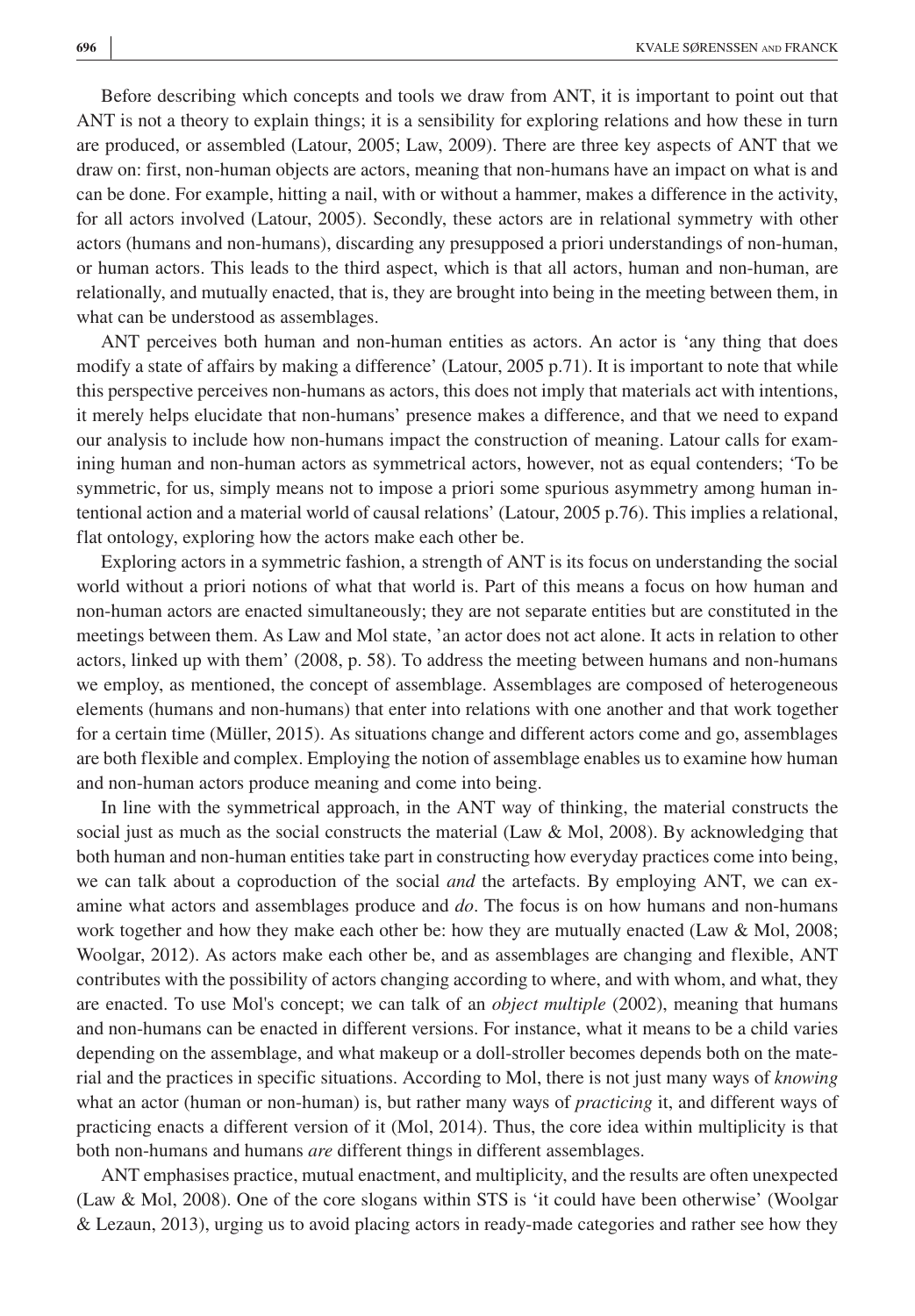are enacted in the assemblages. The focus is on the meeting and we see this as a way of opening the field of childhood studies. Before exploring the two datasets, we will briefly look at how materiality has been dealt with within childhood studies.

# **MATERIALITY IN CHILDHOOD STUDIES**

Materiality in children's lives has received little attention, or at least not diverse enough attention. Interactions between children and things have frequently been reduced to instrumental activity, often approached with a psychological or humanist framework (Rautio, 2014). In recent years, a different kind of sensitivity for the non-human has been proposed as part of an ontological 'shift' within childhood studies (Spyrou, 2019). Whether the ongoing dialogues and directions within childhood studies should be named a 'turn', 'shift' or a 'new wave' is debatable (see for instance Alanen, 2019; Holmberg, 2018). Nevertheless, these new directions include a more radical conceptualisation and seek to dispense 'the child' as primary object of analysis (Kraftl & Horton, 2018) and move them out of focus (Kraftl, 2020). Aspointed out by Prout, a place for childhood studies in the field of sociology was accomplished by reproducing oppositional dichotomies and a centring of the child as subject while; 'social theory was coming to terms with late modernity by decentering the subject' (Prout, 2011, p. 6). There is as such a need to rethink the field's basic principles and ideas. Kraftl and Horton (2018) assert that the field has previously determined 'the notion of "the child" as a sovereign, individuated agent' and propose a shift towards analytical focus upon 'nonhuman *materialities* and the *body*' (ibid, p. 108). Spyrou (2018), also argues for more relational understandings and approaches to avoid essentialising the child as a subject and open childhood studies to other academic fields.

In line with this, several childhood studies scholars have argued for drawing on sensibilities and concepts from STS and ANT (see Ansell, 2009; Hanson et al., 2016; Oswell, 2013; Prout, 2011; Ryan, 2012; Sørenssen, 2016; Sørenssen et al., 2019; Walkerdine, 2005). Walkerdine (2005) suggests that an ANT approach to childhood moves us beyond dualisms, such as the perceived dualism between humans and non-humans, while Ryan uses ANT to move beyond the bio-social dualism (2012). Prout (2011) sees ANT as a promising tool in childhood studies, suggesting 'that childhood could be seen as a collection of different, sometimes competing and sometimes conflicting, orderings' (p. 9). And Hanson et al. urge us to 'continue to question the a priori*'* (2016, p. 615). Thus, generally, childhood scholars who employ ANT argue that it expands and opens the field to steer clear of essentialised and reductionistic thinking concerning children and childhood. Attempting to avoid reduction, Sparrman et al. (2016) look to STS to discuss what they term 'child culture multiple' to open the field of childhood studies instead of striving for coherence. Sparrman continues this work, suggesting 'to recruit multiplicity as a core concept in Child Studies' (Sparrman, 2020, p. 22). In line with potential multiplicity, Leonard (2020) claims that ANT will 'enable space to be opened up for new structures to emerge that may coexist, incorporate, or transform existing structures producing constantly changing versions of childhood and adulthood'(p. 826). Scholars thus seem to agree that ANT and STS can be used to open the field of childhood studies and avoid the aforementioned 'traps of closure' (Spyrou, 2018b).

Previous research within childhood studies engages with a sociomaterial understanding on a wide range of topics, such as children, youth and consumption. Sørenssen illustrates how Disney media paratexts can 'take on different roles and have different forms of agency, depending on the assemblages in which they are embedded' (2016, p. 368). Aarsand and Aronsson (2009), drawing on Latour, show that agency is not only afforded to humans, but that game technology is also an actor in the negotiations of gaming in family life. Also using Latour, Ruckenstein (2010) argues that the materiality of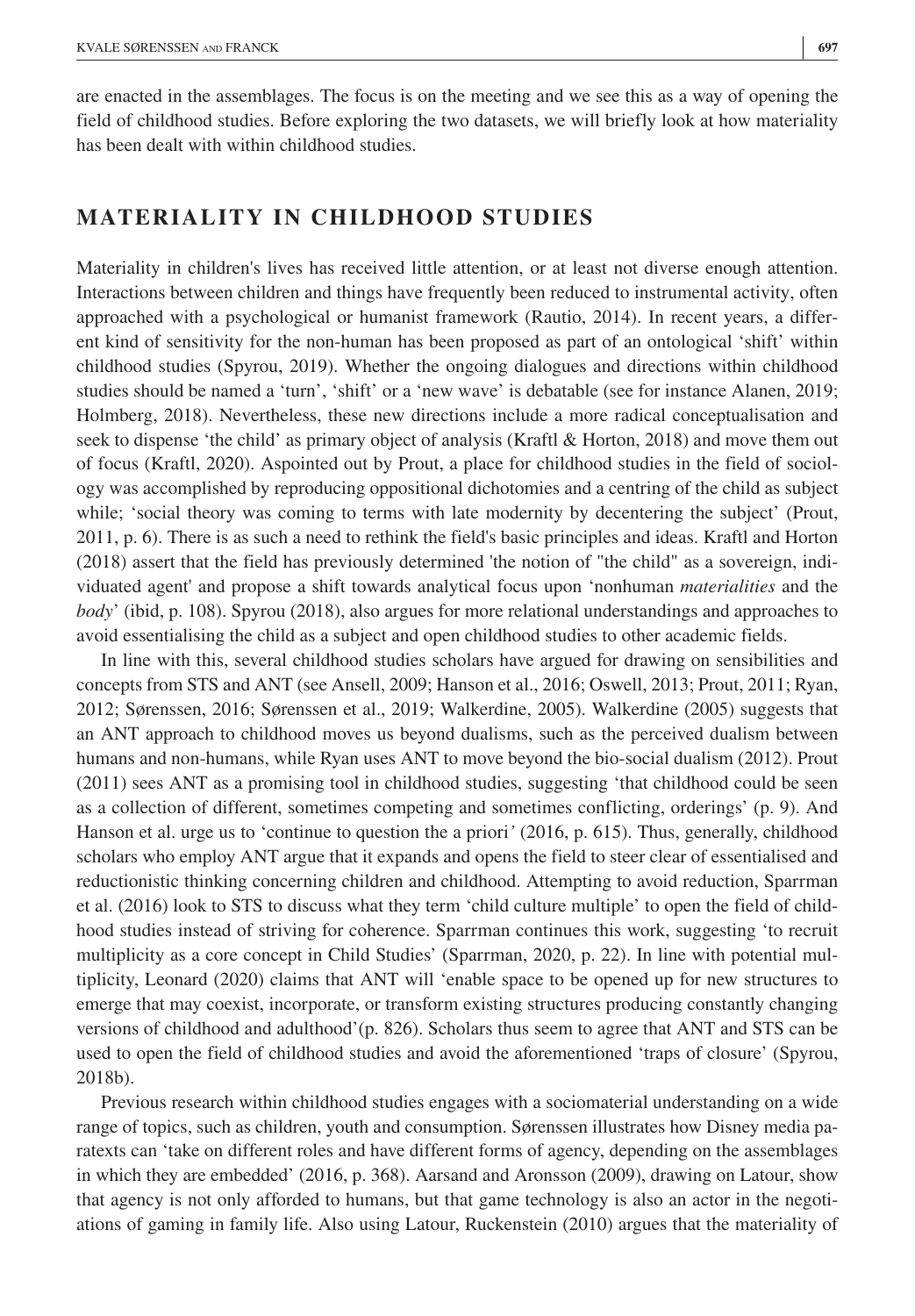toys cannot be separated from the construction of childhood and goes on to show how toys can be harnessed by children for social reproduction and change. Focusing on children's engagements with Nintendo DS, Ruckenstein (2013) affirms that 'people are not isolated from objects' (2013, p. 355) and shows how talk of Nintendo DS as well as the materiality of the game console mutually enact each other. Brembeck (2008) demonstrates how the materiality of Happy Meals takes part in the enactment of childhood, as toys; 'suggest the array of possible doings, at the same time as they distribute and extend the human in unpredictable ways' (2008, p. 270). Sørenssen (2014) shows, with an ANT perspective, that the ways in which tweens do age differs, depending on the assemblages, of not only other humans, but also how media texts and paratexts are active in the enactment of age.

In ECEC settings, researchers have illustrated how toddlers' relationships with material objects influence their possibilities for participation in peer groups (Nome, 2017). Nordtømme (2015) shows how space and materiality are educational resources in kindergarten as well as theoretical tools in order to understand the possibilities of play. Focusing on the digital life in ECEC, Lafton (2015) shows how digital practices in ECEC institutions are a tangled net of actions, discourses, materiality and knowledge. Burnett (2017) examines how tablets are enacted in multiple ways, depending on the assemblages within which they are enacted. Burnet and Merchant (2018) also emphasise the fluid and emergent understanding of tablets in the ECEC. Watson et al. (2015) explore what non-human actors do in 'inclusive' classrooms and illustrate how non-human actors re/produce category boundaries between 'normal' and 'not normal' and how they regulate educators and children. Questioning the a priori presumed inherent agency of the child, Sørenssen et al. (2019) employ ANT in a methodological discussion of video ethnography in an ECEC setting to explore how agency is distributed among several actors, such as the video camera, the children and the researcher.

There are several scholars within the field who have drawn on sensibilities from ANT and sociomaterial perspectives to expand and explore childhood. What we are proposing, giving more attention to the doings of material objects, is thus not novel nor revolutionary. However, as emphasised within STS; 'it could have been otherwise' since interpretations and understandings of phenomena are unpredictable and shifting. Therefore, we need more empirical studies that illustrate the benefits of drawing on ANT as theoretical resources in childhood studies to open the field and avoid taken for granted understandings. In the following analysis, we explore how material entities make a difference in the enactment of social norms in two examples from children's everyday life. We demonstrate how dispensing 'the child' as primary object of analysis will not abandon the child per se but may rather offer new insights into and alternative understandings of how various aspects of childhood can be enacted and experienced by including non-humans as actors. We now turn to the two projects, first with a description of methods used before exploring our data with ANT.

# **ANT AS METHODOLOGY**

The empirical analyses presented in this article aim to illustrate how sensitivity to non-human actors may bring forth alternative understandings of children's everyday lives and especially how social norms *may* be assembled. As mentioned, ANT is no grandiose theory to explain the social, rather it is a methodological framework, and 'a sensibility to the messy practices of relationality and materiality of the world' (Law, 2009, p. 142). While a slogan from ANT is to follow the actors, as there is an endless array of actors, we cannot account for all of them; 'The trick is to select the paths you wish to follow, and those you wish to ignore, and to do so according to the assemblage you wish to chart' (Miller, 1997, p. 363). The focal point of the analyses is the contribution of material entities in enacting social norms, and we do not intend to provide a full, in-depth account of the empirical topic at hand.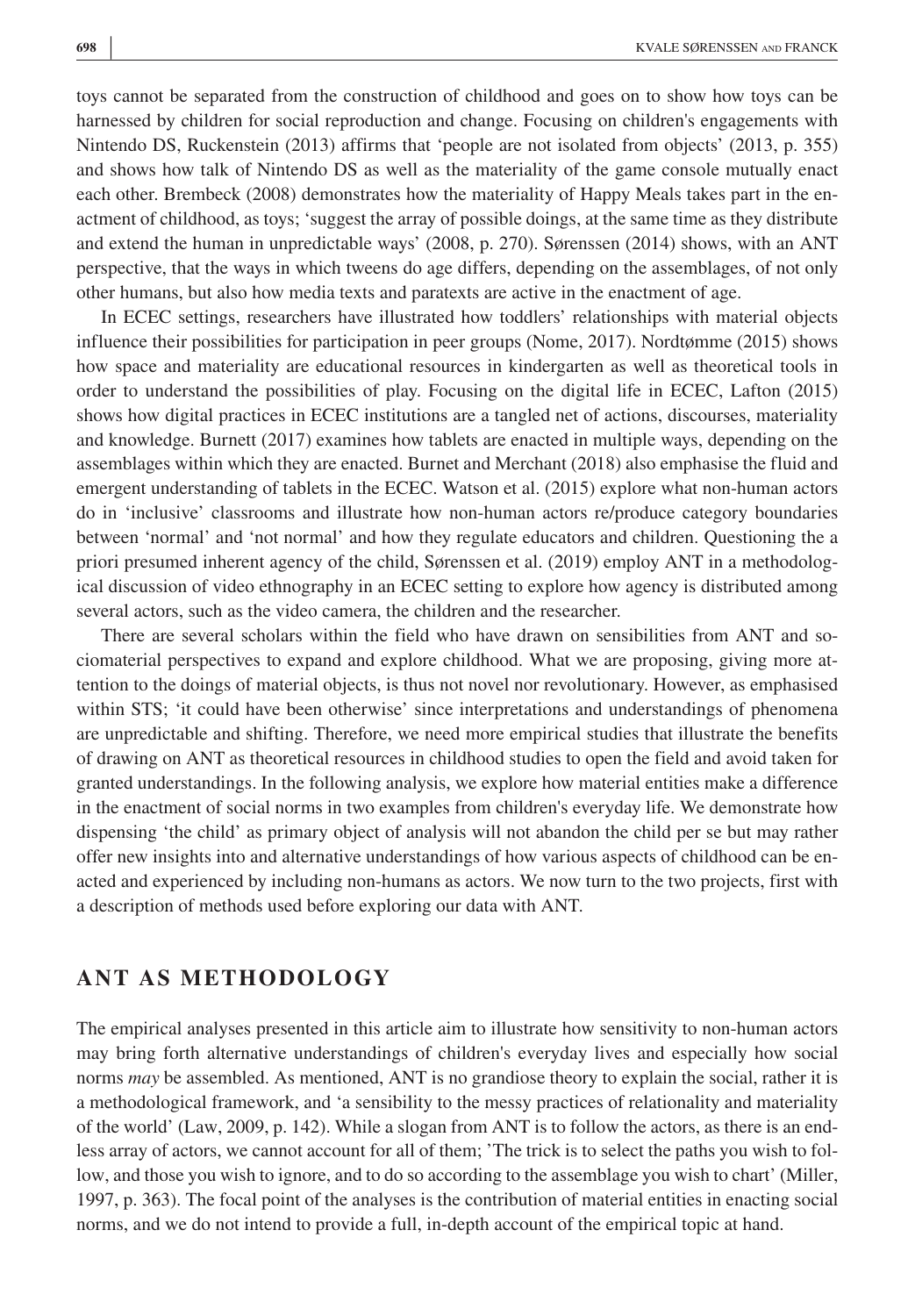The first assemblage we explore is tween girls and norms concerning makeup. The data excerpts here are derived from a larger study that explored the construction of tweens in relation to Disney media content and merchandise and everyday life in a Norwegian city (Sørenssen, 2014). The data used in this article are based on 11 in-depth and semi-structured individual and paired interviews with girls aged eight to 12 years old. The aim of the interviews was to explore how the girls experienced what it was to be a 'tween' and how different human and non-human actors took part in the construction of the concept tween. The interview guide had no questions about makeup, however, makeup surfaced in all the interviews as having an impact on how to be a tween in different relational settings, or in different assemblages. To secure consent and confidentiality, the girls were informed that they could withdraw from the study at any time and that what they said would be anonymous. As the girls were underaged, written consent was received from parents as well.

The second analysis is of staff members' expectations of sharing on toddlers during free play in ECEC institutions. The data were produced during a research project concerning constructions of normality and deviance in Norwegian ECEC institutions (Franck, 2014). During fieldwork in four ECEC units with children ages 1 to 6, Franck conducted participant observation for 3 months and held interviews with 16 staff members. The empirical extracts in this article are based on elaborate fieldnotes produced during participant observation. The aim of the project was to follow staff members and explore how they position some children as deviating and possibly having special needs. The field notes were rife with examples of sharing as an overarching valuable social norm, however, we found an inconsistency of when and how norms were enacted, and we also found that this often depended on non-human entities, such as the dollhouse and the doll-stroller. Written informed consent was attained from ECEC staff members and parents of the children were informed about the project. The focus of the project was staff members' conduct; we did not obtain information about individual children. During participant observation a sensitivity to the children's consent in the form of interpreting their expressions and cues was important on a moment to moment basis.

To ensure anonymity, pseudonyms are used in the excerpts in this article. Both research projects were done in Norway and approved by the Norwegian Centre for Research Data. For a more in-depth account of the methodological aspects for the two projects see Sørenssen (2014) and Franck (2014, 2018).

# **SOCIOMATERIAL APPROACH TO EXPLORING NORMS OF AGE AND MAKEUP**

Tween is a social category entailing 8–12 years old. Implicitly, the word 'tweens' conveys what this age group consists of; persons who are between being children and teenagers (Sørenssen & Mitchell, 2011). This social category is discursively constructed; however, we argue that it is also materially constructed. Specifically, we explore how different types of makeup in different assemblages come to mean and be different things and take part in the enactment of 'tweens'. Contrary to seeing tweens as residing in a liminal stage, as being between two age stages, we also argue that tweens engage in age shifting, meaning shifting between engaging in childhood and teenager repertoires, depending on the assemblages (Sørenssen, 2015).

There are social norms that govern how to 'do tween' in different assemblages, and when examining interviews with tween girls we found that makeup was an actor that *did* something for the persona 'tween girl'. By employing ANT and a sociomaterial perspective we explore the multiplicity of both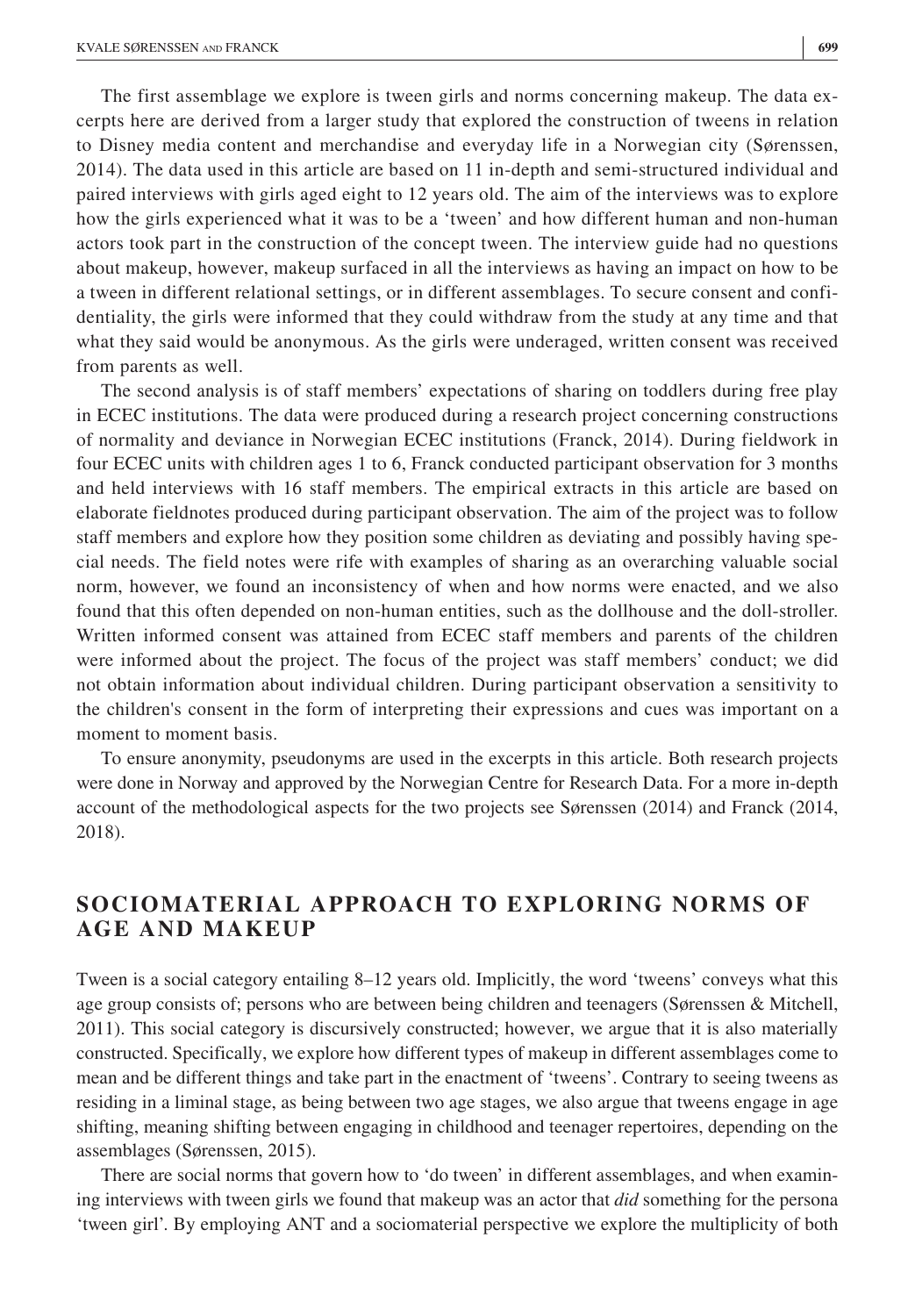makeup and age, being and meaning different things when enacted in different assemblages. In the interviews, makeup surfaced as an ambivalent actor in the enactment of social norms, depending on when and where makeup was acceptable. The norms enacted concerning the 'rights' and 'wrongs' of makeup use, differed, depending on the materiality of the makeup and the type of assemblage it was enacted in. By dispensing 'the child' as primary object of analysis (Kraftl & Horton, 2018) we perceive makeup as an actor. When asked about what was typical for their age, the girls often identified makeup as an age denominator. Tone, aged 10, said in an interview that she might start wearing makeup soon when discussing teen magazines:

Tone: It's [the magazines] mostly about makeup, I don't really care about makeup, but just in case I'm going to start using makeup soon.

Ingvild: Oh, do you think that you'll start using makeup soon?

Tone: Yes, at birthdays and stuff, mom and dad said that I'm big enough to wear a little makeup at birthdays. Mom has to teach me first. Some of the girls in my class look horrible when they use makeup.

Ingvild: Girls in your class wear makeup?

Tone: Yeah, my friend Enid had so much mascara on at school, and a boy bumped into her, and she was really hurt and started to cry, and the mascara ran all over her face, it was not pretty.

Ingvild: What do you think about them using makeup?

Tone: It's stupid. I don't understand why their parents let them.

Ingvild: Why not?

Tone: Because we're not big enough that we can start wearing makeup

Tone communicated that makeup contributed to social norms of doing age, suggesting it was inappropriate for girls her age to use makeup. By telling us that her mother has to teach her how to use make up before using it, makeup became part of an assemblage where norms of age and maturity were central elements and where makeup can be seen as a rite of passage—when you are old enough. Several of the girls interviewed cited age as a limit for wearing makeup, telling stories of other girls performing age and girlhood 'wrong'. Tone also explained that 'we're not big enough that we can start wearing makeup', and Sandy, age 9, when talking of makeup stated, 'It's not fitting for nine-year olds'. Through talking about makeup, Tone and Sandy were describing social norms for doing tween and how makeup was part of this tween assemblage. They also partook in defining these norms of doing age. We can also, in the excerpt above, see how the aesthetic and the mere materiality of makeup, through the density of colour, takes part in the enactment of social norms for tween girls as Tone gives examples of girls looking 'horrible' when wearing too much, and when the mascara is runny it is 'not pretty'.

What is interesting is that even though the girls all seemed to agree that makeup was for older girls, there was also talk of makeup as being acceptable in some tween assemblages. Through an ANT lens, we can see that makeup *is* something different in a school assemblage than a birthday party assemblage, and that it is an actor that contributes to the enactment of social norms. Tone stated that her parents thought her old enough to wear makeup at birthday parties. As with previous research on for example Disney media paratexts (Sørenssen, 2016) makeup came to *mean*, *do* and *be* different things in different assemblages, depending how it was enacted by both in a school setting, a party setting, and the girls' voices. Thus, we can talk of makeup as an 'object multiple' (Mol, 2014); at school it is inappropriate, while at birthday parties, which several of the girls reported on, it was part of an accepted assemblage. The ontological status of either the makeup or the girls must not be taken for granted as ANT bears with it an anti-essentialist ontology, and we need to continuously question the a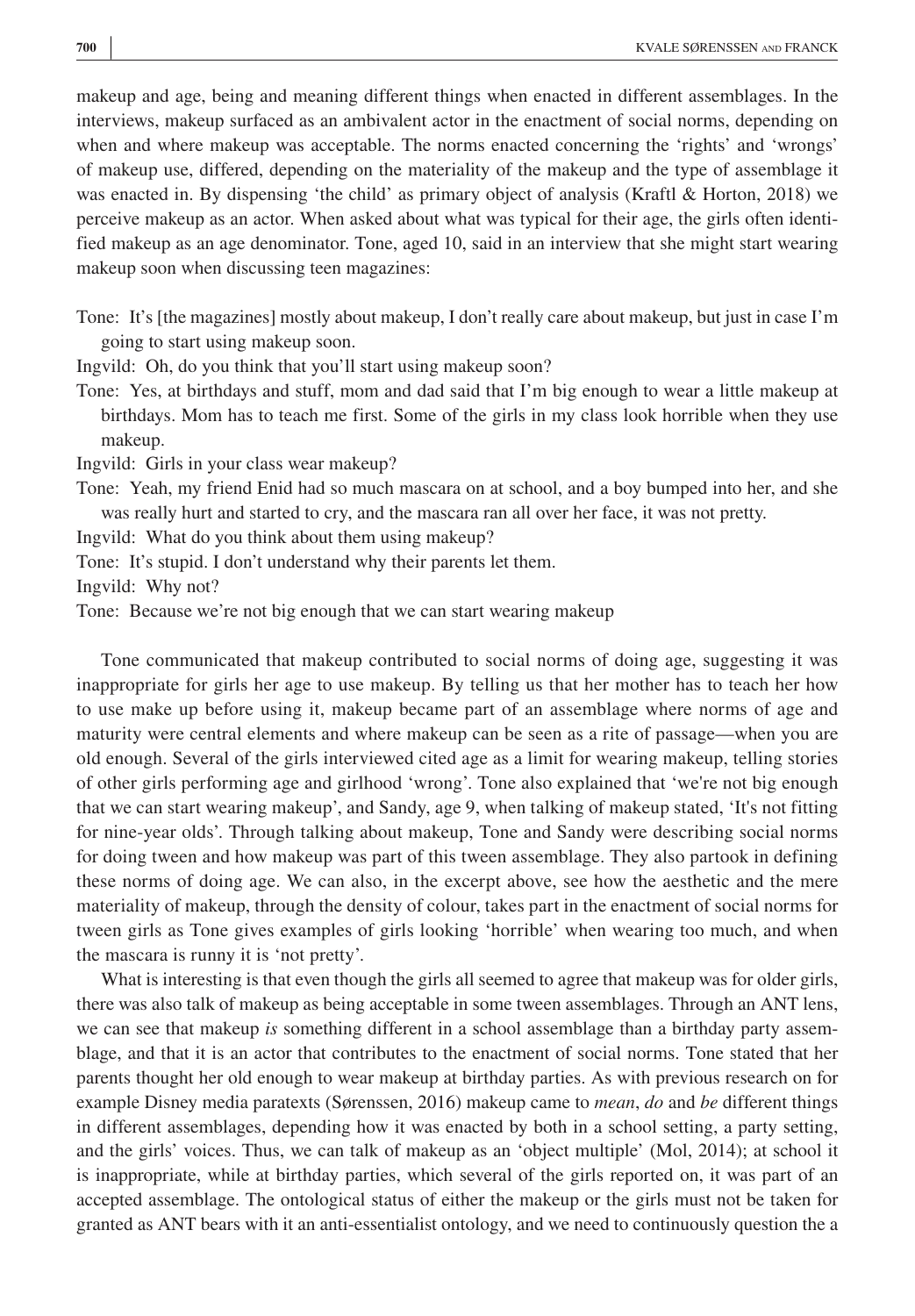priori. As Sparrman (2020) argues, multiplicity is an asset, and this perspective allows for a complex and dynamic understanding of social norms regarding tweens and makeup.

Within the category of makeup there seemed to be a subcategory of what can be perceived as children's makeup, items specifically targeting the tween group. Some of the girls talked about items with the cartoon dog Snoopy on it, like pocket mirrors, strawberry perfume and lip-gloss. These items, unlike the lipstick and mascara, were described as part of an accepted assemblage. Lip-gloss, for example was one such item.

Elisabeth: I have some lipstick, well not lipstick but like… Sandy: Chap stick. Elisabeth: Yeah, chap stick, and those that glitter. Sandy: Lip-gloss. Ingvild: Lip-gloss, is that makeup?

Sandy: No, it's like lipstick only more for children, it's a mixture of lipstick and chap stick, a lot of nine-year olds have it.

In the excerpt we see a type of commodity made for tweens, where the makeup is inscribed differently to allow tweens to act like children while simultaneously trying out a youth repertoire. Lip-gloss is a hybrid, a blend of chap stick, against dry lips, and lipstick, which can be classified as a means of changing one's looks. Non-human actors like makeup and hybrid makeup (lip-gloss) allowed the girls to try, but not commit to the idea of makeup, as makeup is seen as something older girls do. This reflects the study by Mitchell and Reid-Walsh (2005) who argue that tweens play youth in a safe and distant way.

The materiality of makeup as an actor both facilitated and restricted age shifting. It was one of several actors in the enactment of social norms where doing age was different, depending on the assemblage wherein it was enacted. Makeup served as an example of limits of age performances, as the girls explained what type of makeup was, or was not, appropriate. This had to do with the inherent qualities of the makeup, as lip-gloss is lightly coloured, while lipstick is colour dense, but it also depended on the relational context—lipstick could be used at parties and not school, while lip-gloss could be used at both. Lipstick came to mean something different than lip-gloss. Visually, lipstick is not as discrete as lip-gloss. However, lipstick was not always unacceptable; it was enacted as acceptable for these girls if used in a proper fashion, in the right contexts like parties, and when playing dress up.

Tweens as a concept is often used in media discussions about sexualisation of children (Bragg et al., 2011) and makeup and clothing are often seen as part of this (Cook & Kaiser, 2004). Research using discourse analysis such as that by Meyer (2007) sees makeup, through the eyes of parents, as products that 'possess sexual connotations' (Meyer, 2007, p. 93) or Kennedy (2018) who emphasises representations of tweens and suggests that tweens is a 'discursively constructed moment' (Kennedy, 2018, p. 16). However, as we have shown in this section, it is not solely discursively constructed, materiality also takes part in the enactment of childhood (Brembeck, 2008). By using ANT and a sociomaterial perspective, including non-humans as actors, we can open the field by exploring the possibility of both humans and non-humans to be different things in different assemblages, be it age shifting or the multiplicity of lipstick. A sociomaterial perspective allows for a different focus, allowing us to explore beyond the representations and discourses and explore how different actors enact each other and the social norms of when, where and with what/whom makeup are considered to be (un)acceptable.

We now turn to how ANT can open up an understanding of the enactment of social norms of sharing in an ECEC institution by including non-humans as actors.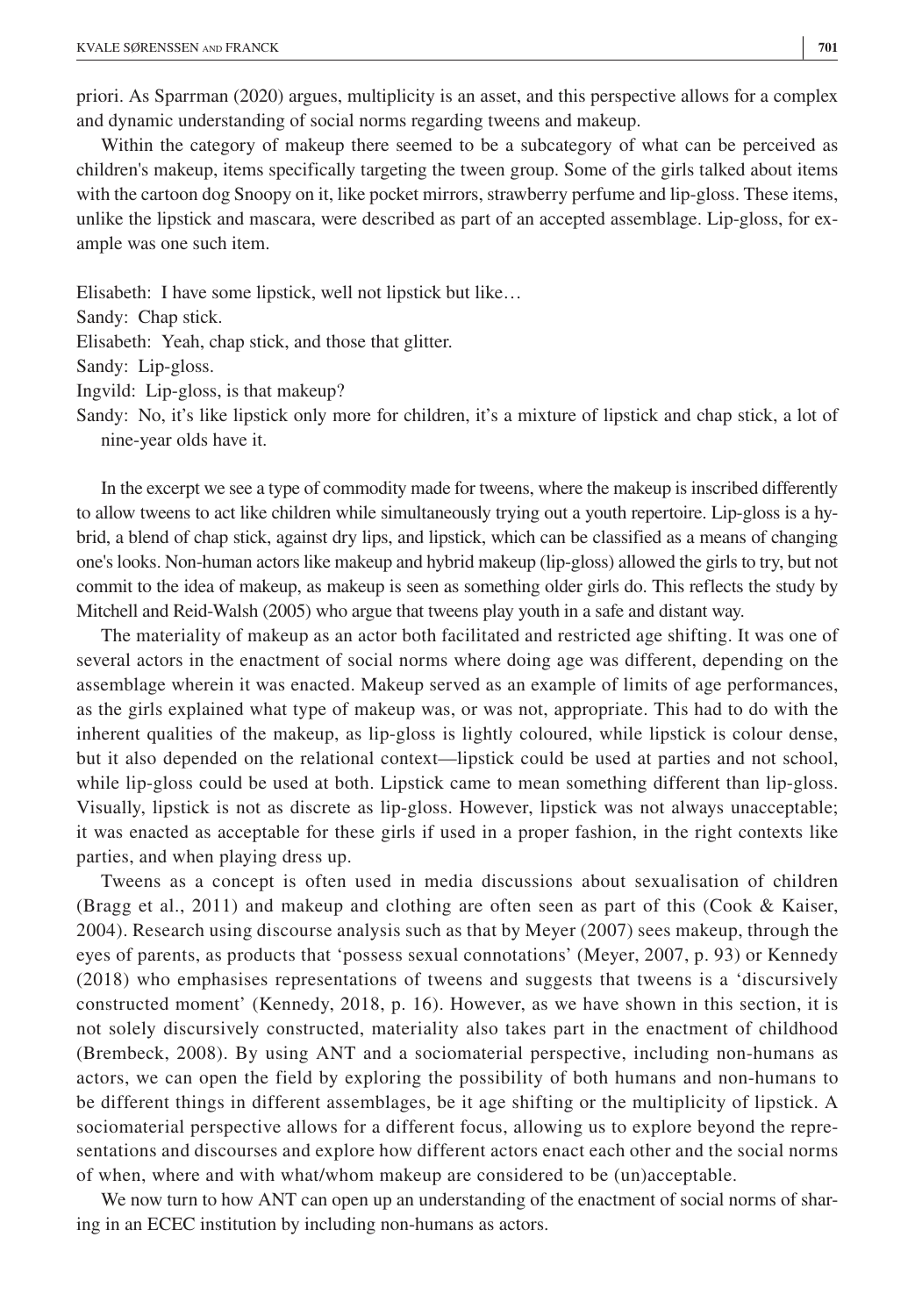# **SOCIOMATERIAL APPROACH TO NORMS OF SHARING IN ECEC INSTITUTIONS**

The ECEC setting is entrenched with different norms and rules through which staff members regulate and evaluate children. Being able to share is one such norm. However, in observing everyday activities in ECEC units, there were seemingly a myriad of rules and norms for when and how to share (or not). The norms and adult expectations of sharing were particular visible when children did not live up to them. In the following, we focus on two incidents in which children fail to meet personnel's expectations and a norm of sharing (and not sharing) is verbalised. The children's perspective and their understanding of when and how to share is *not* explored here. The aim is to disrupt taken-for-granted understandings of sharing as a stable concept by introducing a focus on how material makes a difference to when, and how, adults' expectations of sharing becomes apparent, thus opening up for how norms of sharing are flexible and shifting depending on the assemblages.

The following analysis explores how material is an actor that makes a difference in how and which norms of sharing become imposed on children by ECEC personnel. Two incidents observed in a Norwegian ECEC unit for children age 1–3 years are explored with sensitivity directed towards non-human actors. The analysis focuses on the material to show that including the material may make a difference. Previous research on the topic of sharing often revolves around a focus on children's development and (in)abilities. Sharing has for the most part been studied as an ability children develop with age (Olson & Spelke, 2008) and something that is related to other individual qualities such as empathy, prosocial behaviour and caring for others (e.g. Alvestad, 2012; Brownell et al., 2009). As such, sharing is commonly evaluated and assessed as part of a child's age-appropriate development. With the use of ANT, however, attention can be shifted from sharing as a competence or ability located within the child, towards relational understandings of sharing as flexible norms dependent on the relations between children, material objects and ECEC personnel. As such, the following analysis represents an alternative to previous approaches on sharing.

The myriad of rules and norms regarding when and how children were expected to share, and when not to, ranged from requiring children to share the same play object at the same time, to taking turns, to norms of not sharing as the one who had it first was given temporary ownership. In informal conversation and interviews, ECEC personnel portrayed some children as 'not good at sharing' based on a child's ability to maneuver these norms. A child's ability or willingness to share with other children is often seen as part of a child's social competence, from which some children become constructed as incompetent and potentially in need of special educational support (Franck, 2014, 2018). Exploring how material actors contribute to the enactment of norms of sharing sheds a different light on the rules and regulations from which adults assess and position children.

The following sequence takes place inside a unit for toddlers during 'free-play'. Similar incidents were quite common in the ECEC everyday life. A girl expresses unwillingness to share a toy with another child, and a staff member intervenes with the directive that children must share. To share in this incident means playing with the same object at the same time. This incident may be analysed in several ways, from which some aspects may become disclosed at the expense of others. As an alternative to seeing sharing as a social norm established a priori or as a competence a child may possess (or not), we focus on how the material may make a difference in situations where ECEC personnel expresses norms of sharing.

A dollhouse stands on top of a small table, against the wall, in the same height as the young children. Lisa (age 2,5) is standing in front of the dollhouse, holding it with both hands and pressing a signal bell. Peter (age 2,5) walks up next to Lisa and reaches for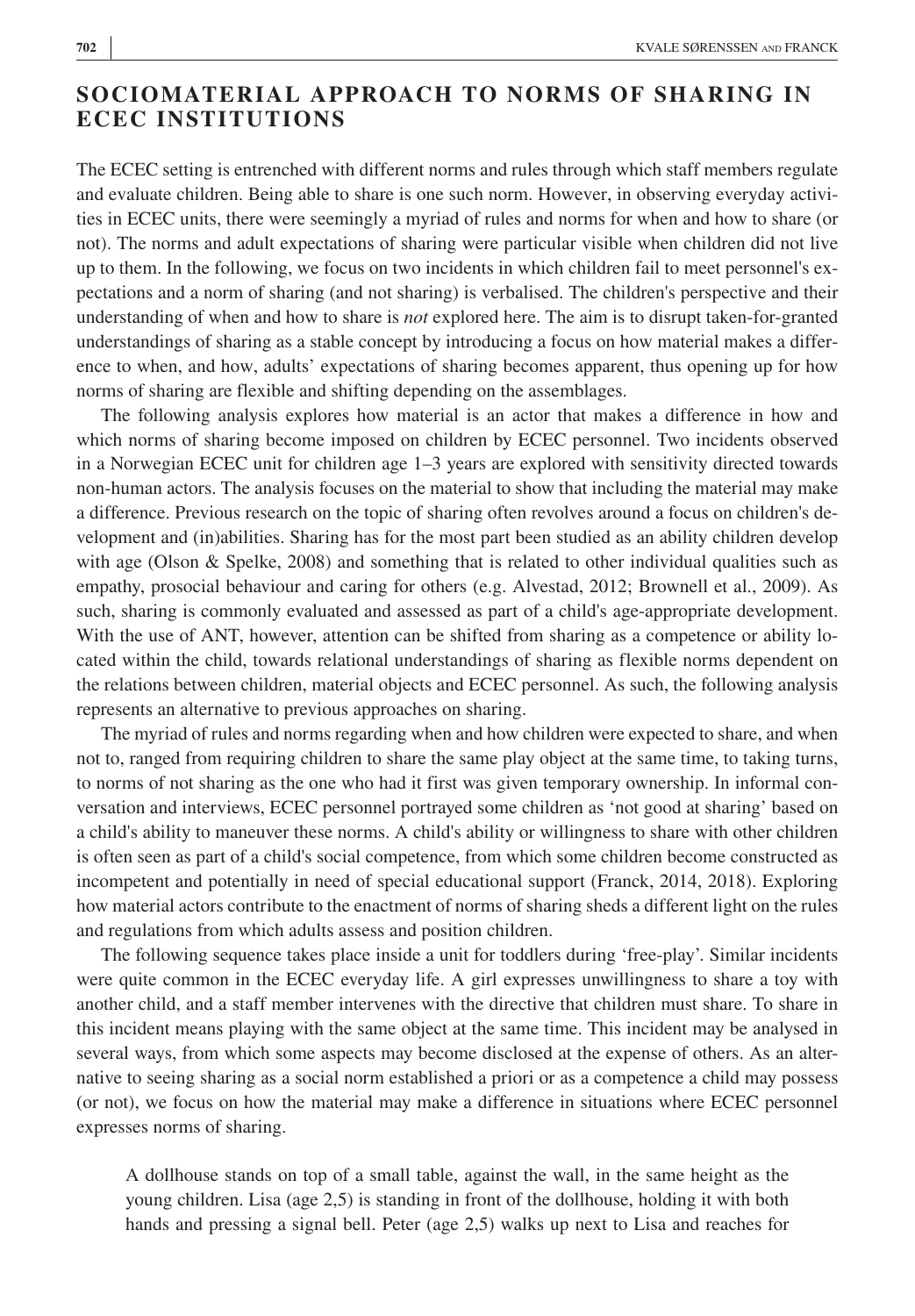the dollhouse. Lisa pulls the house towards herself, and away from Peter. An ECEC staff member tells Lisa they have to share the dollhouse and puts the dollhouse back in its original position in the middle of the table. Lisa starts to cry and yell while the staff member talks to her in what seems to be an attempt to calm her down and explain once more the necessity of sharing. Moments later, the staff member tells me that Lisa is not very good at sharing.

The dollhouse is relatively big in relation to the young children's physical bodies, as well as stable and heavy for toddlers to move. The dollhouse is wide, with room for two toddlers to stand side by side on one side of the house. From the perspective of an adult, the physical appearance of the dollhouse in meeting the children's bodies opens a possibility for children to share, in terms of playing with the same material at the same time. In addition, the design of the dollhouse (rooms, furniture, windows, figures) can be seen as entrenched in discourses of what is often considered a proper and highly valued way of playing together by ECEC personnel, namely role-play. As pointed out by Ruckenstein '...the materiality of toys intertwines with prominent ideologies and narratives' (Ruckenstein, 2010, p. 501). The qualities of the material are not set a priori the analyses, but rather explored in relation to other actors in the assemblage. In other words, the dollhouse's qualities are context dependent and relational qualities, for example, physical qualities (stability, weight and width) in relation to the toddler's bodies and the adults' gaze, and the design of the dollhouse is entangled with discourses of proper play in relation to the ECEC context and personnel. Focusing on the dollhouse's qualities (as they come into being when meeting children's bodies, ECEC personnel and discourses of play) brings attention to how the material plays a part in whether or not children are expected to share. In other words, the dollhouse makes a difference and does something to the other actors (cf. Latour, 2005). That is not to say the dollhouse *determines* what takes place. As part of a flexible assemblage the actors are mutually enacted (Law  $&$  Mol, 2008), however, it is in relation to the other actors (e.g. children's' bodies, staff, discourses) that the dollhouse comes into being as a stable, role-playing arena and play object that personnel expect children to share.

The force of the dollhouse as a material actor becomes even more visible when related to another somewhat similar incident at the same institution:

A doll-stroller was used daily by the young children inside the ECEC unit. There was just enough room for the stroller to be pushed around the dining table and back and forth on the floor. The children seemed to enjoy putting various things into the stroller, such as Lego, pillows, and other toys. A boy named Martin (age 2) holds the stroller when Jonah (age 2) walks up to him and attempts to hold the handlebars. One of the ECEC personnel sees the situation and tells Jonah that Martin had the stroller first and Jonah must wait and find something else to play with until Martin is finished playing with the stroller.

In this incident, a social norm of *not* sharing, or temporary ownership, is enacted and expressed by personnel. Continuing a focus on the material actor in the assemblage, one could on the one hand claim that the doll-stroller has similar properties to the dollhouse; being quite large in relation to the children's bodies with possible associations with role-play. However, the doll-stroller was commonly used as a mode of transport and not role-play, as well as equipped with wheels and handlebars, making it easy to move while also being stable enough for young children to lean on while moving. As such, the doll-stroller could be said to enable and even encourage children's movement across the room. It is not just the child 'using' the doll-stroller, the stroller actually does something with the child. It enables a toddler to move fast and with stability and as such does something with the child-actors movement and latitude (cf. Nome, 2017). However, more than one toddler attempting to steer and move at a relative high speed within the confined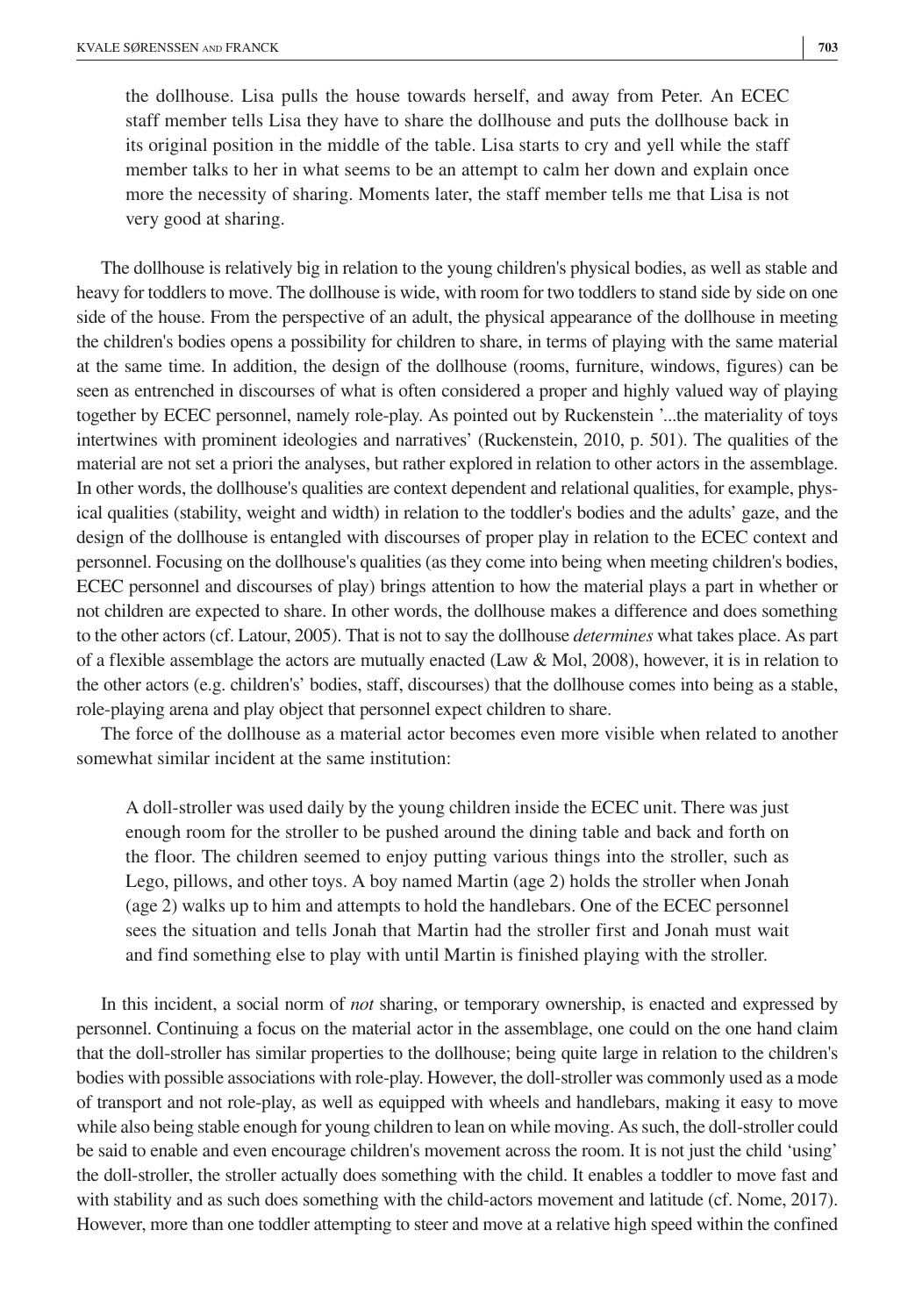space of an ECEC unit can be challenging for personnel. The materiality of the stroller, the limited space of the unit, and toddlers' physical bodies are as such intertwined with the social norm of *not* sharing enacted in this incident.

As mentioned, in the ECEC institutions there was a myriad of rules and norms for when and how to share (or not), involving various play objects, food and other materials (for more details see Franck, 2018). While sharing always involved material objects, ECEC personnel's reflections would seldom include the material at hand, and instead solely focus on the child. With a sociomaterial perspective on the other hand, attention may be given to how material actors contribute to the enactment of norms through which personnel regulate and categorise children (cf. Watson et al., 2015). Including the material as an actor in analyses may as such provide alternative understandings, shedding light on how norms of sharing, children, staff members and materiality become mutually enacted in specific situations.

# **ENGAGING WITH ANT TO EXPLORE THE MATERIAL IN SOCIAL NORMS**

In this article we have demonstrated how a sociomaterial perspective and ANT may be a resource for childhood studies. Specifically, we have explored how material entities contribute, as actors, to the enactment of social norms in two different research projects in Norway, with different age groups and using different methods. In the case of makeup and tweens, ANT opens a multiplicity of age shifting by not essentialising age, and a sociomaterial perspective opens for the potential multiplicity of makeup. By dispensing 'the child' as primary object of analysis and exploring the girls in relation to other actors in different assemblages, we can see the flexibility of doing age as the girls engage in age shifting depending on the actors in the assemblages. In the case of ECEC we show how play objects in relation to the toddlers' bodies, discourses and ECEC personnel contribute to a sociomaterial arrangement that makes the enactment of norms of (not) sharing possible. With attention directed to non-human actors, the analysis opens alternative understandings that no longer position sharing solely as an ability located within a child and developed at a certain age, and instead reveals that sharing is a social norm enacted in assemblages of both human and non-human actors.

We argue that a sociomaterial approach, and ANT specifically, can contribute to childhood studies to help avoid the 'traps of closure'. By decentring 'the child' through a sociomaterial perspective childhood, scholars and practitioners can explore and widen their understanding of how 'the child' is enacted in different assemblages. Adhering to Kraftl (2020) we have demonstrated that one can understand children and childhood by moving the child out of focus to instead concentrate on the assemblages in order to understand children's positions within the given situation. Shifting focus brings forth new aspects and generates alternative understandings, such as the shifting qualities of age and social norms among tweens, and how sharing, as a social norm, depends on several actors and not only a child's abilities. Whereas essentialising children runs the risk of problematising the individual child, a more relational sociomaterial perspective can help us avoid the trap of essentialising children by exploring how non-human actors take part in the enactment of norms and regulations through which children are understood. This implies a sensitivity to non-human actors, for how and what children *are* does not solely depend on the child or other human relations; it also depends on human and non-human entanglements. In other words, a sociomaterial perspective may provide new understandings when interpreting different kinds of data from the everyday life of children of all ages.

The aforementioned slogan of STS is that 'it could have been otherwise', and as such our analyses are not the only or the best interpretation of events. However, what this perspective enables is an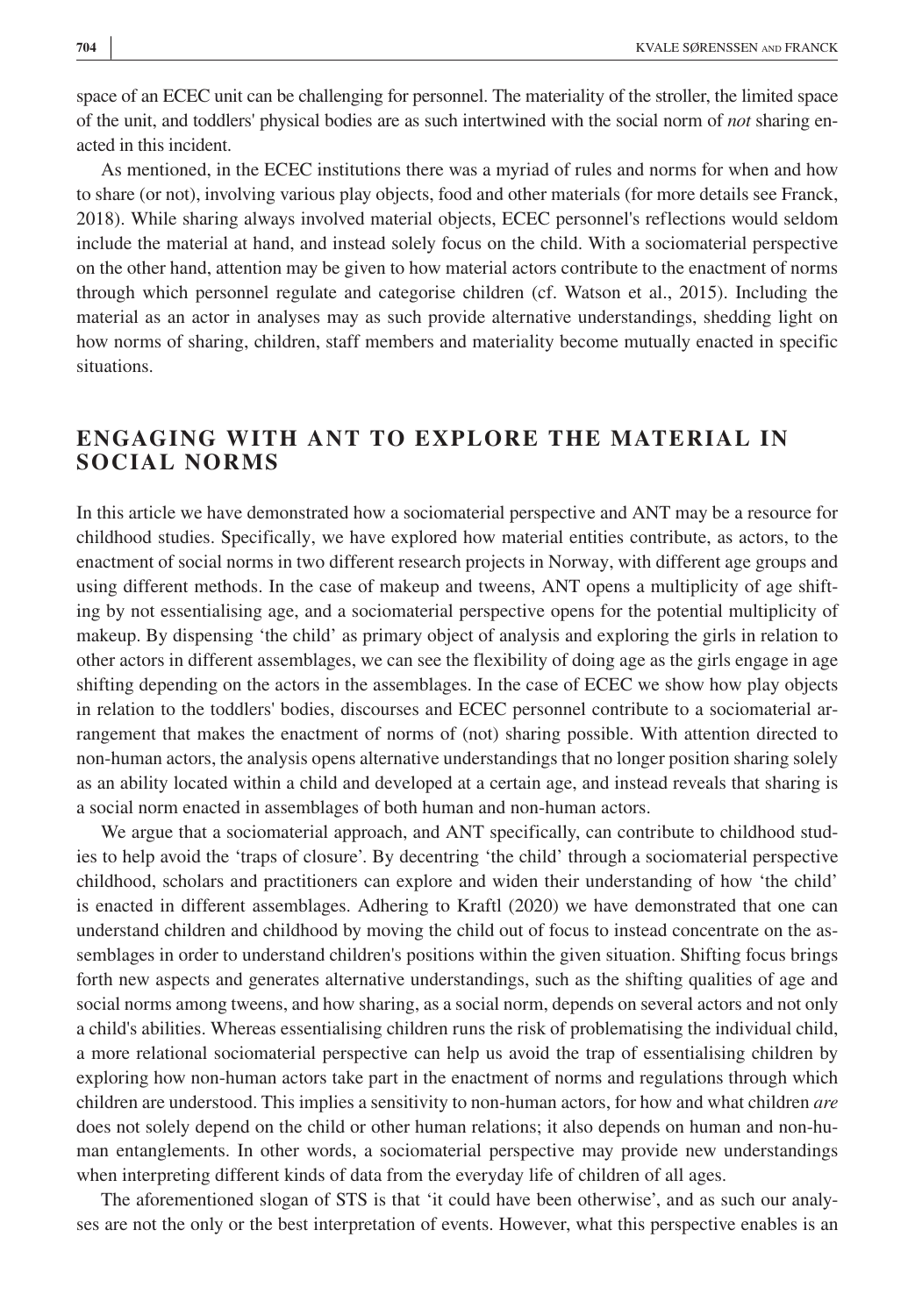open-ended relational understanding of children's everyday lives. As suggested by Sparrman (2020) and Hanson et al. (2016) we should avoid a priori ideas and reductionist and essentialised thinking. In exploring social norms as entangled in relations between human and non-human actors and by focusing on how material entities are active in enacting social norms, we open our analysis for a more relational understanding of children and childhood and avoid the reductionist and essentialist 'traps of closure'.

#### **ORCID**

*Ingvild Kvale Sø[renss](https://orcid.org/0000-0002-8053-375X)en* <https://orcid.org/0000-0001-8729-6761> *Karianne Franck* **<https://orcid.org/0000-0002-8053-375X>** 

#### **REFERENCES**

- Aarsand, P. A., & Aronsson, K. (2009). Gaming and territorial negotiations in family life. *Childhood*, *16*(4), 497–517. <https://doi.org/10.1177/0907568209343879>
- Alanen, L. (2019). *Progress–or (just) work-in-progress–in childhood studies?* : SAGE Publications Sage UK.
- Alanen, L., Baraldi, C., de Coninck-Smith, N., Laoire, C. N., & Tisdall, K. (2018). Cross-disciplinary conversation in childhood studies: Views, hopes, experiences, reflections. *Childhood*, *25*(2), 127–141. [https://doi.org/10.1177/09075](https://doi.org/10.1177/0907568218760326) [68218760326](https://doi.org/10.1177/0907568218760326)
- Alvestad, T. (2012). *Små barns forhandlinger i lek: Cappelen Damm Akademisk Oslo*.
- Ansell, N. (2009). Childhood and the politics of scale: Descaling children's geographies? *Progress in Human Geography*, *33*(2), 190–209.<https://doi.org/10.1177/0309132508090980>
- Bragg, S., Buckingham, D., Russell, R., & Willett, R. (2011). Too much, too soon? Children, 'sexualization'and consumer culture. *Sex Education*, *11*(3), 279–292.
- Brembeck, H. (2008). Inscribing Nordic childhoods at McDonalds. *Designing Modern Childhoods: History, Space, and the Material Culture of Childhood*, (pp. 269–281).
- Brownell, C. A., Svetlova, M., & Nichols, S. (2009). To share or not to share: When do toddlers respond to another's needs? *Infancy*, *14*(1), 117–130.<https://doi.org/10.1080/15250000802569868>
- Burnett, C. (2017). The Fluid Materiality of Tablets: Examining 'the iPad Multiple'in a Primary Classroom. *The Case of the iPad* (pp. 15–29). Springer.
- Burnett, C., & Merchant, G. (2020). Literacy-as-event: accounting for relationality in literacy research. *Discourse: Studies in the Cultural Politics of Education*, *41*(1), 45–56. <https://doi.org/10.1080/01596306.2018.1460318>
- Cook, D. T., & Kaiser, S. B. (2004). Betwixt and be Tween. *Journal of Consumer Culture*, *4*(2), 203. [https://doi.](https://doi.org/10.1177/1469540504043682) [org/10.1177/1469540504043682](https://doi.org/10.1177/1469540504043682)
- Franck, K. (2014). *Constructions of children in-between normality and deviance in Norwegian day-care centres*. (Doctoral Thesis). Norwegian Universoty of Science and Technology Trondheim. (2014:36) [http://hdl.handle.](http://hdl.handle.net/11250/269124) [net/11250/269124](http://hdl.handle.net/11250/269124)
- Franck, K. (2018). «Hun er ikke så flink til å dele». En alternativ tilnærming til sosiale normer om deling i barnehagen. *Nordisk Tidsskrift for Pedagogikk Og Kritikk*, *4*(0), 104[–https://doi.org/10.23865/ntpk.v4.958](https://doi.org/10.23865/ntpk.v4.958) [«She's not that at sharing" An alternative apporach to social norms in ECEC]
- Goffman, E. (1967). *Interaction ritual: Essays on face-to-face behavior*. Doubleday.
- Hanson, L., Holligan, C., & Adams, M. (2016). 'Looked-after' young people's voices an actor-network theory analysis. *Children's Geographies*, *14*(5), 603–616.<https://doi.org/10.1080/14733285.2016.1157570>
- Holmberg, L. (2018). The future of childhood studies? Reconstructing childhood with ideological dilemmas and metaphorical expressions. *Childhood*, *25*(2), 158–172.<https://doi.org/10.1177/0907568218759788>
- Kennedy, M. (2018). *Tweenhood: Femininity and Celebrity in Tween Popular Culture*. Bloomsbury Publishing.
- Kraftl, P. (2020). *After childhood: Re-thinking environment, materiality and media in children's lives*. Routledge.
- Kraftl, P., & Horton, J. (2018). Children's geographies and the 'new wave'of childhood studies. In S. Spyrou, R. Rosen, & D. T. Cook (Eds.), *Reimagining Childhood Studies* (pp. 105–122). Bloomsbury Academic.
- Lafton, T. (2015). Digital literacy practices and pedagogical moments: Human and non-human intertwining in early childhood education. *Contemporary Issues in Early Childhood*, *16*(2), 142–152. [https://doi.org/10.1177/14639](https://doi.org/10.1177/1463949115585657) [49115585657](https://doi.org/10.1177/1463949115585657)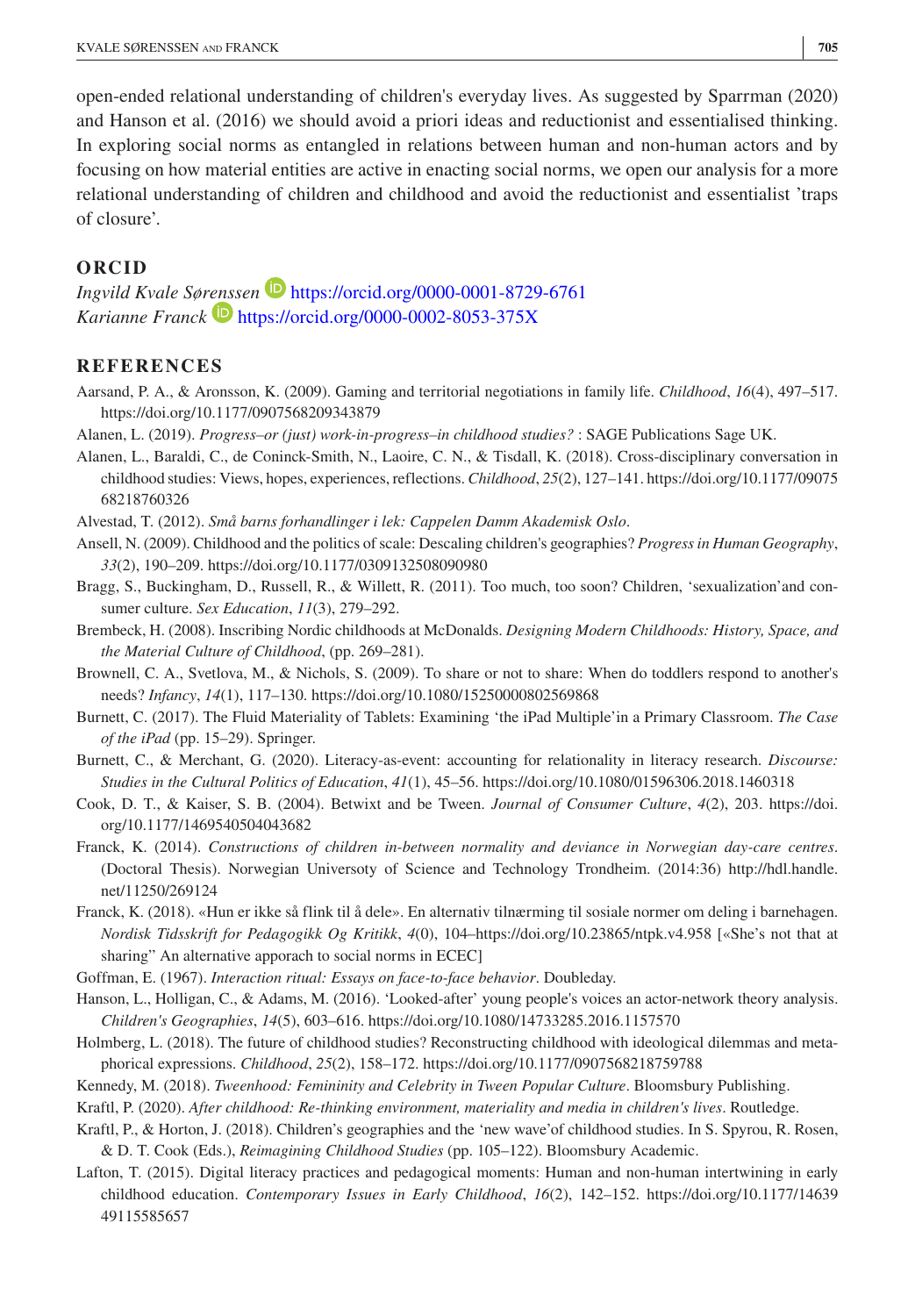- Latour, B. (2005). *Reassembling the Social-An Introduction to Actor-Network-Theory*, Vol. *1*. Oxford University Press.
- Law, J. (2009). Actor network theory and material semiotics. *The New Blackwell Companion to Social Theory*, *3*, 141–158.
- Law, J., & Mol, A. (2008). The actor-enacted: Cumbrian sheep in 2001. In C. Knappett, & L. Malafouris (Eds.), *Material Agency. Towards a Non-Antropocentric Apporach* (pp. 57–77). Springer.
- Meyer, A. (2007). The moral rhetoric of childhood. *Childhood*, *14*(1), 85–104. [https://doi.org/10.1177/0907568207](https://doi.org/10.1177/0907568207072532) [072532](https://doi.org/10.1177/0907568207072532)
- Miller, P. (1997). The multiplying machine. *Accounting, Organizations and Society*, *22*(3), 355–364. [https://doi.](https://doi.org/10.1016/S0361-3682(96)00030-X) [org/10.1016/S0361-3682\(96\)00030-X](https://doi.org/10.1016/S0361-3682(96)00030-X)
- Mitchell, C., & Reid-Walsh, J. (2005). Theorizing Twen Culture Within Girlhood Studies. In C. Mitchell, & J. Reid-Walsh (Eds.), *Seven going on Seventeen. Tween Studies in the Culture of Girlhood* (pp. 1–24). Peter Lang Publishing.
- Mol, A. (2002). *The body multiple: Ontology in medical practice*. Duke University Press.
- Mol, A. (2014). A reader's guide to the "ontological turn"–Part 4. *Somatosphere: Science, Medicine, and Anthropology*, 19.
- Müller, M. (2015). Assemblages and actor-networks: Rethinking socio-material power, politics and space. *Geography Compass*, *9*(1), 27–41. <https://doi.org/10.1111/gec3.12192>
- Nome, D. Ø. (2017). De yngste barna og tingene deres en ANT-analyse av lek i småbarnsavdelinger. *Tidsskrift for Nordisk Barnehageforskning*, *14*,<https://doi.org/10.7577/nbf.1800>
- Nordtømme, S. (2015). En teoretisk utdyping av rom og materialitet som pedagogisk ressurs i barnehagen. *Tidsskrift for Nordisk Barnehageforskning*, *10*,<https://doi.org/10.7577/nbf.1429>
- Olson, K. R., & Spelke, E. S. (2008). Foundations of cooperation in young children. *Cognition*, *108*(1), 222–231. [https://](https://doi.org/10.1016/j.cognition.2007.12.003) [doi.org/10.1016/j.cognition.2007.12.003](https://doi.org/10.1016/j.cognition.2007.12.003)
- Orlikowski, W. J. (2007). Sociomaterial practices: Exploring technology at work. *Organization Studies*, *28*(9), 1435– 1448. <https://doi.org/10.1177/0170840607081138>
- Oswell, D. (2013). *The agency of children: From family to global human rights*. Cambridge University Press.
- Prout, A. (2011). Taking a step away from modernity: Reconsidering the new sociology of childhood. *Global Studies of Childhood*, *1*(1), 4–14.<https://doi.org/10.2304/gsch.2011.1.1.4>
- Rautio, P. (2014). Mingling and imitating in producing spaces for knowing and being: Insights from a Finnish study of child–matter intra-action. *Childhood*, *21*(4), 461–474. <https://doi.org/10.1177/0907568213496653>
- Ruckenstein, M. (2010). Toying with the world: Children, virtual pets and the value of mobility. *Childhood*, *17*(4), 500–513. <https://doi.org/10.1177/0907568209352812>
- Ruckenstein, M. (2013). Playing Nintendogs: Desire, distributed agency and potentials of prosumption. *Journal of Consumer Culture*, *15*(3), 351–370.<https://doi.org/10.1177/1469540513499225>
- Ryan, K. W. (2012). The new wave of childhood studies: Breaking the grip of bio-social dualism? *Childhood*, *19*(4), 439–452. <https://doi.org/10.1177/0907568211427612>
- Sørenssen, I. K. (2012). Tweens as a commercial target group. In A. Sparrman, B. Sandin, & J. Sjöberg (Eds.), *Situating Child Consumption: A Critical Approach to Childhood Consumption in the 21st Century* (p. 177). Nordic Academic Press.
- Sørenssen, I. K. (2014). *Domesticating the Disney Tween Machine. Norwegian Tweens Enacting Age and Everyday Life*. (Doctoral Thesis). Norwegian University of Science and Technology, Trondheim (2014:263). [http://hdl.handle.](http://hdl.handle.net/11250/244228) [net/11250/244228](http://hdl.handle.net/11250/244228)
- Sørenssen, I. K. (2015). The social construction of everyday concepts. Constructing the "tween". *BARN*, *33*(2), 81–90.
- Sørenssen, I. K. (2016). Consuming Disney Channel: An actor-network perspective. *Young Consumers*, *17*(4), 363–375. <https://doi.org/10.1108/YC-05-2016-00601>
- Sørenssen, I. K., Aarsand, P., & Hoveid, M. H. (2019). Beyond binaries: Enacting agency in video observations in ecec. *Video Journal of Education and Pedagogy*, *4*(1), 81–98.<https://doi.org/10.1163/23644583-00401008>
- Sørenssen, I. K., & Mitchell, C. (2011). Tween-Method and the Politics of Studying Kinderculture. In S. Steinberg (Ed.), *Kinderculture. The Corporate Construction of Childhood* (pp. 153–167): Westview Press.
- Sparrman, A. (2020). Through the looking-glass: Alice and Child Studies Multiple. *Childhood*, *27*(1), 8–24. [https://doi.](https://doi.org/10.1177/0907568219885382) [org/10.1177/0907568219885382](https://doi.org/10.1177/0907568219885382)
- Spyrou, S. (2018). What next for Childhood Studies? *Childhood*, *25*(4), 419–421. [https://doi.org/10.1177/0907568218](https://doi.org/10.1177/0907568218788212) [788212](https://doi.org/10.1177/0907568218788212)
- Spyrou, S. (2019). An ontological turn for childhood studies? *Children and Society*.<https://doi.org/10.1111/chso.12292>